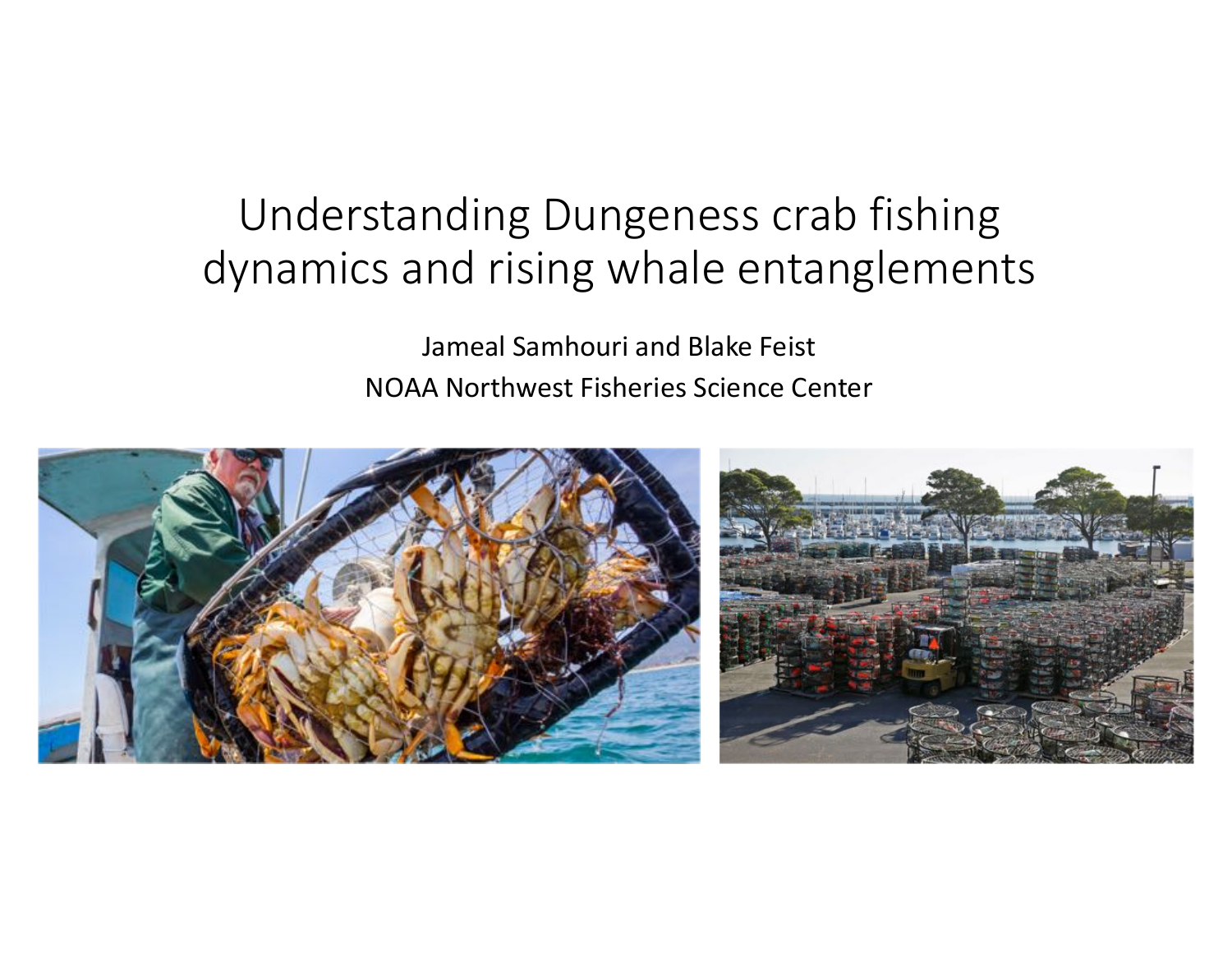How have California Dungeness crab fishery landings and activity changed over time across the coast?and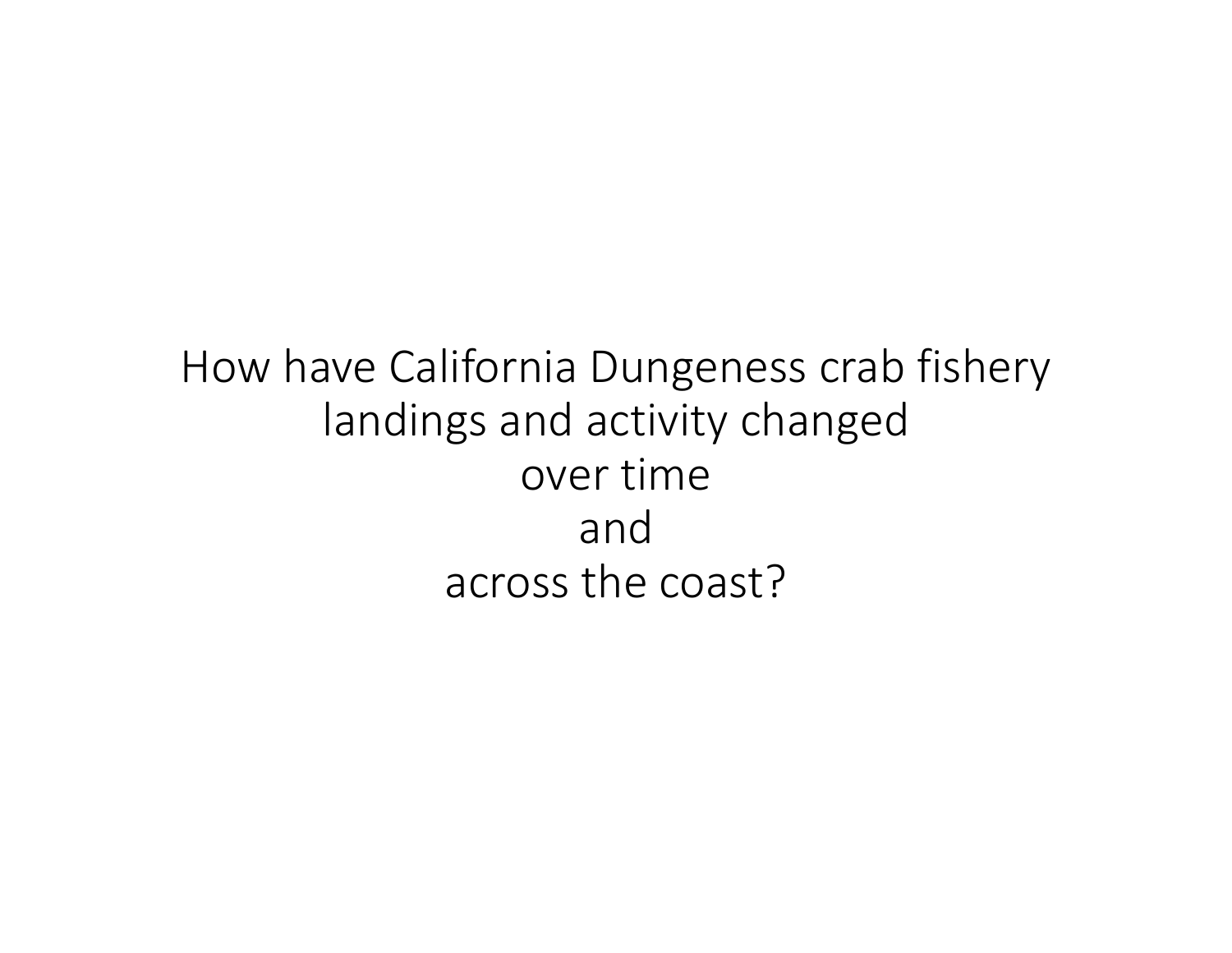### Data sources

- N fich tickets and natural gas, is releasing to the much continued to the continued to the continued to the continued of the continued of the continued of the continued of the continued of the continued of the continued of the continued of t Dungeness crab are an abundant and 1. PacFIN fish tickets and vessel lengths
- el Monitoring System (VMS) data 2. Vessel Monitoring System (VMS) data



Spatial extent: US continental west coast Years: 2009-2016

**Most**  Matched fish tickets to VMS locations within a specified time period

- Depth
- Vessel speed
- Annually, about 25% of human-• Specified "look back" window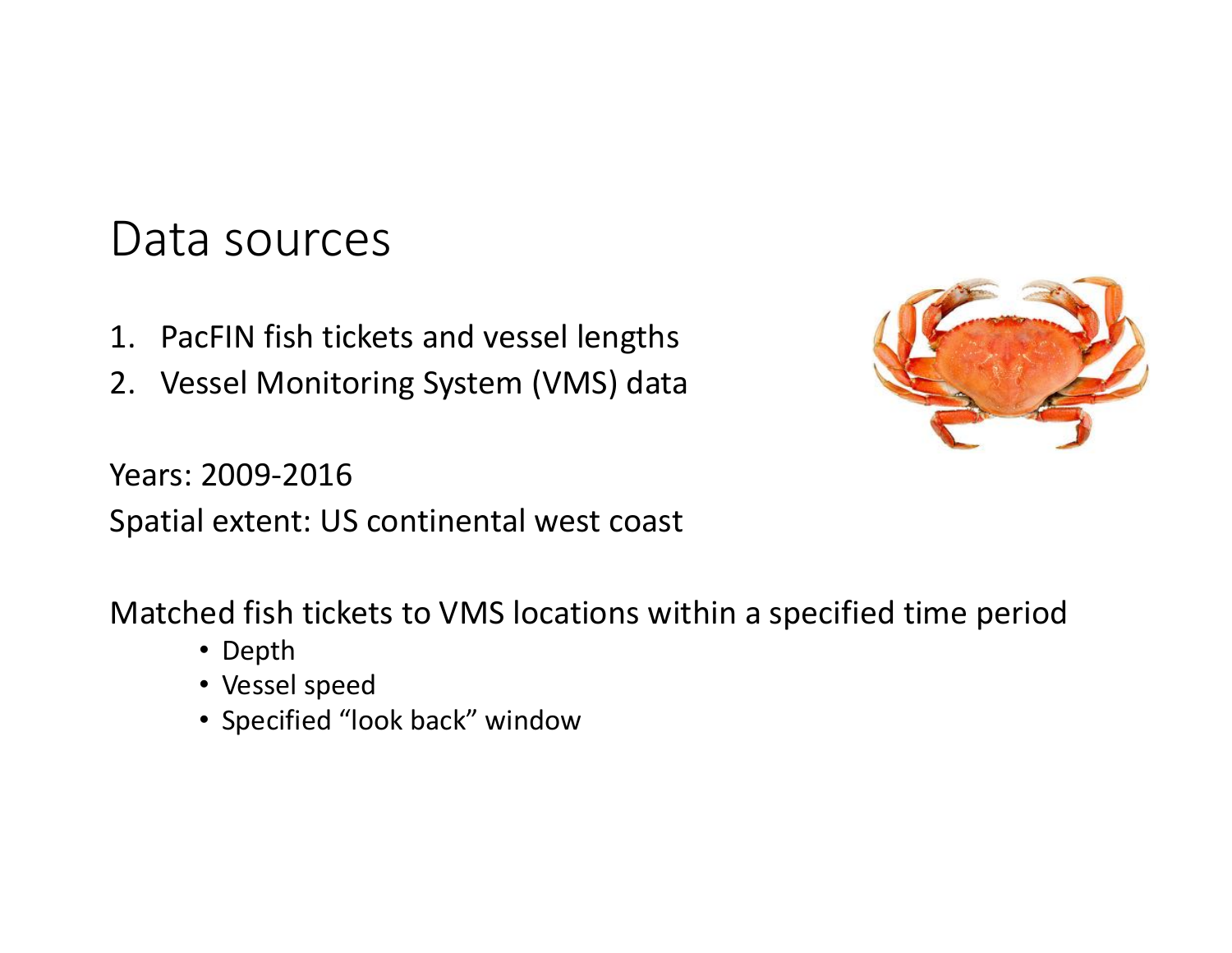### fishery in the VMS database Representation of the California Dungeness crab



40 of every 100 crab boats in CA has VMS



**NOA RESEARCH STUDIES, EXPOSURE TO LOWER PHONES** 

58 of every 100 tons of **http://sanctuaries.noaa.gov/education/oa** crab landed in CA larval development rates and survival. It also impacts the prey species—such come from a boat with VMS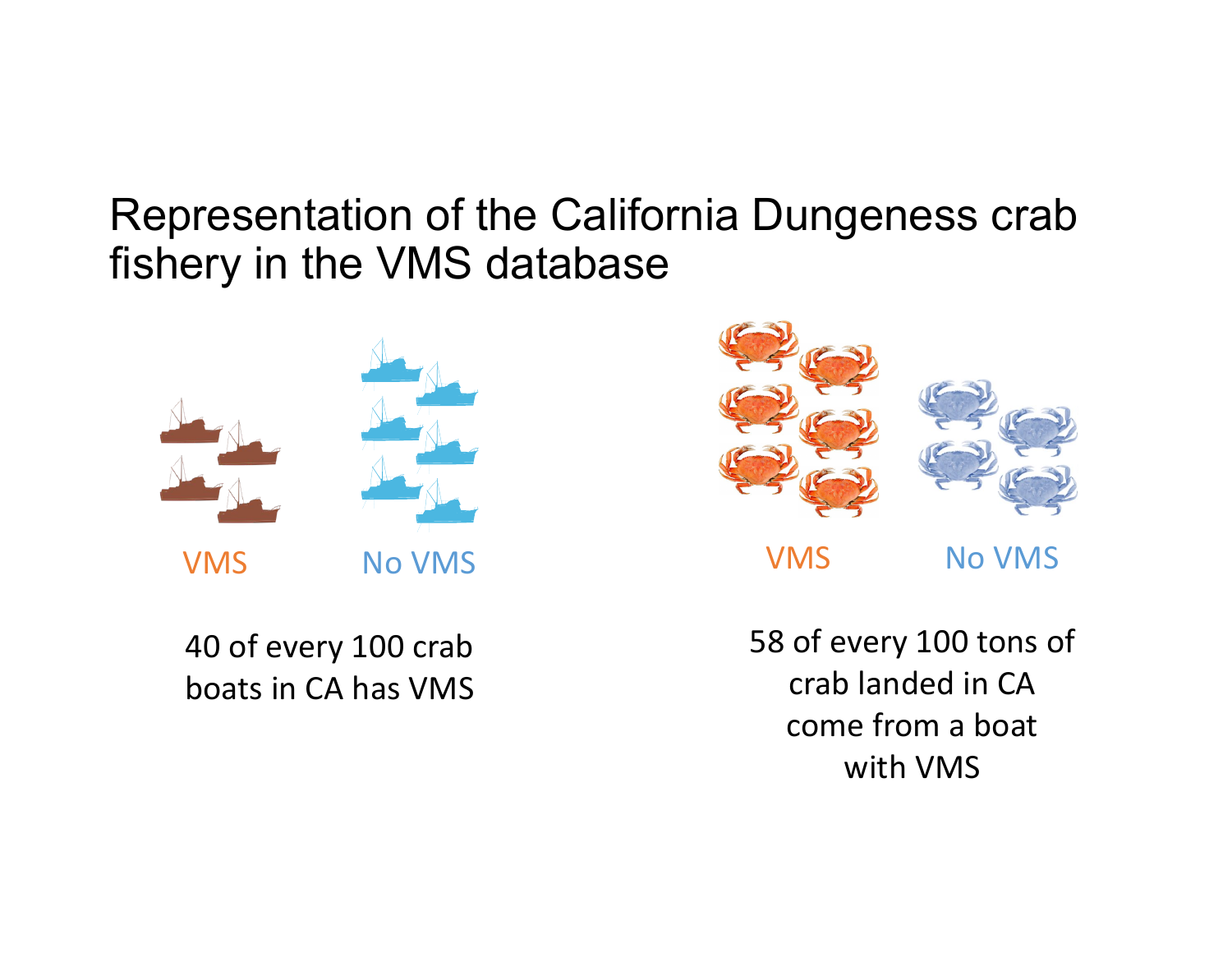Clear decline in Dungeness crab landings in CA starting with the 2013/14 season, especially during domoic acid related closure in the 2015/16 season



North: 23 week delay to May 12 South: 19 week delay to Mar 26

> PacFIN Landings Database 2009-2016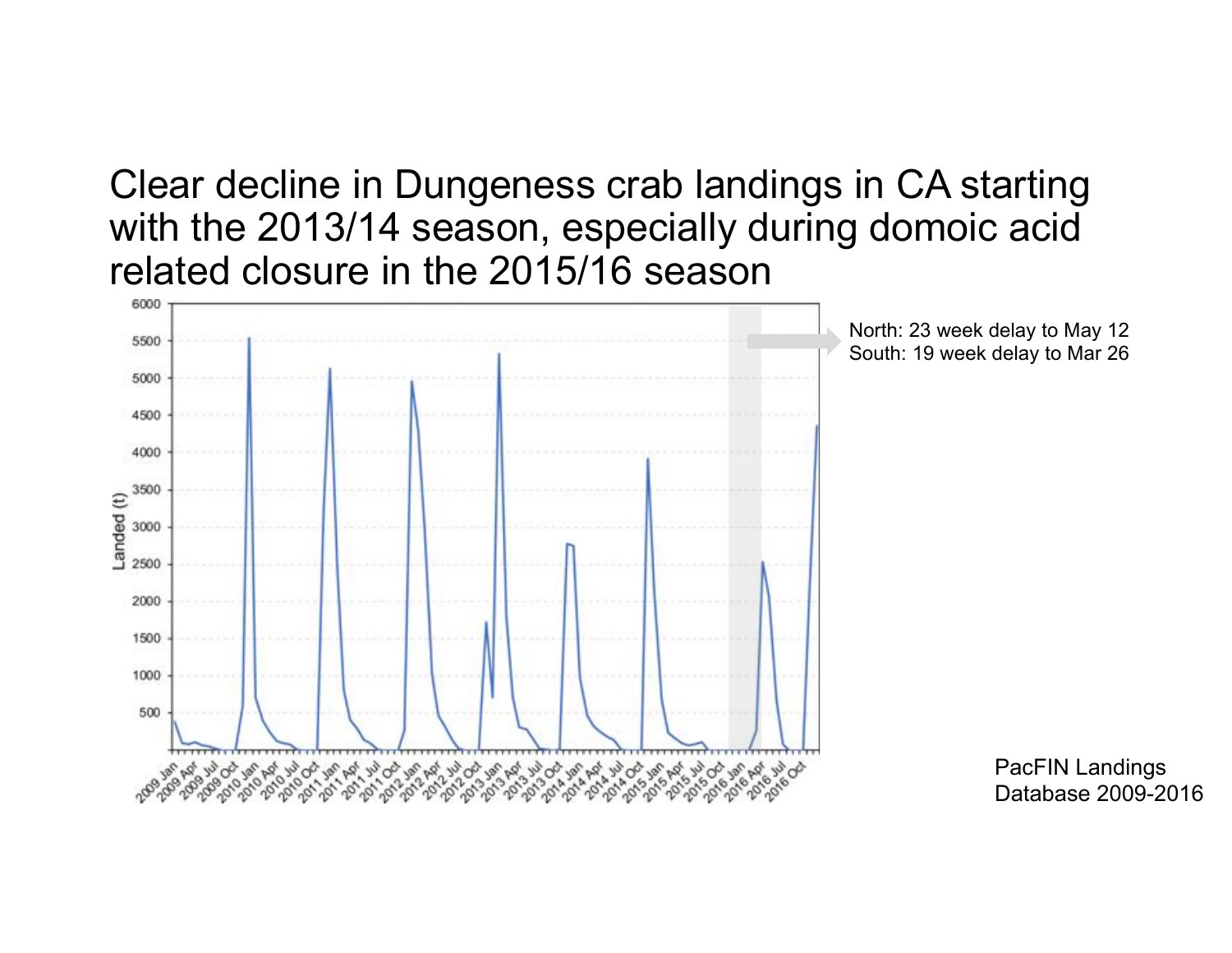#### In California Dungeness crab vessels of different sizes show similar trends

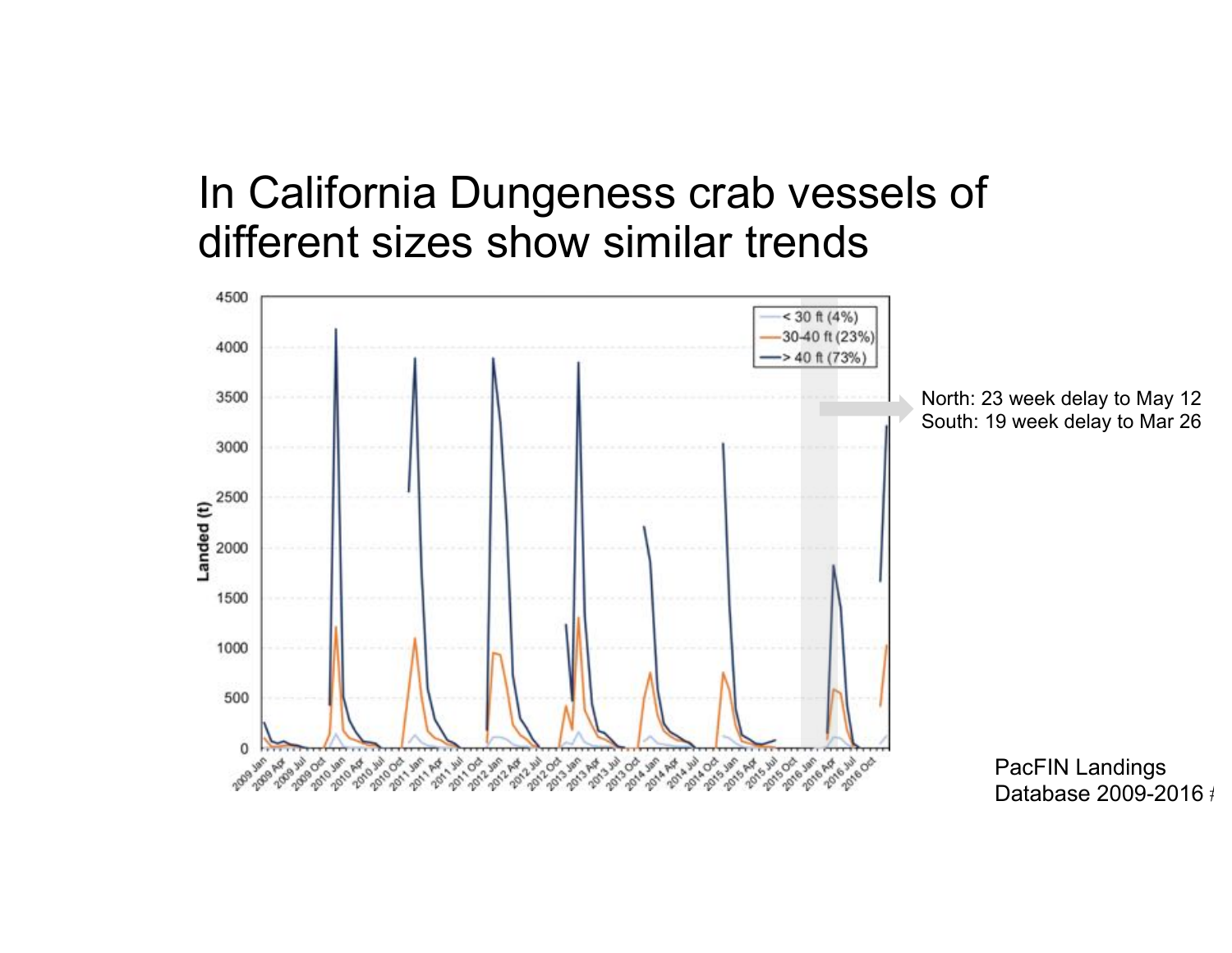

fishing activity (PacFIN informed VMS) over time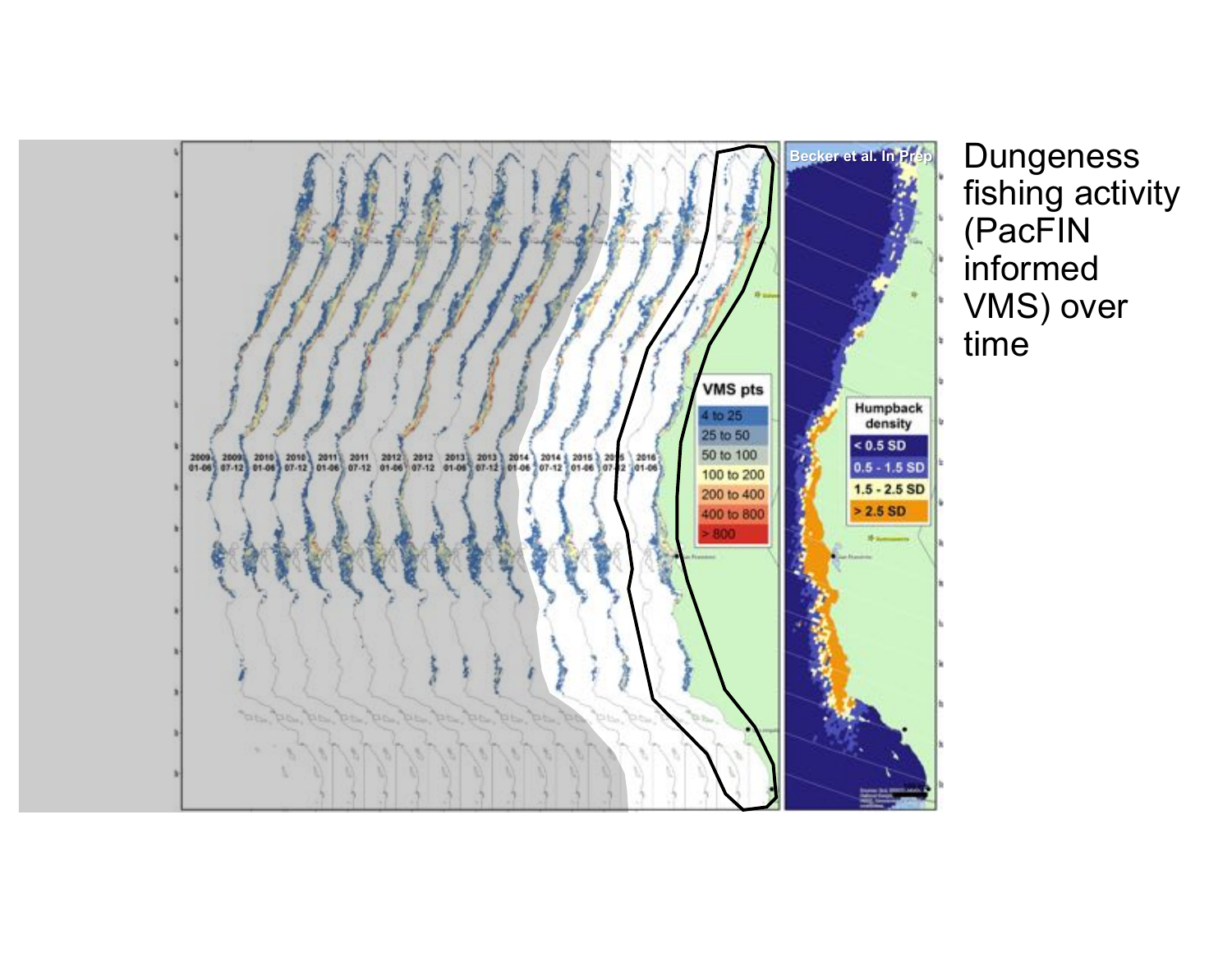# Looking forward: potential applications

- 1. How to minimize economic losses to the Dungeness crab fishery while addressing the rise in whale entanglements?
- 2. What management options are most desirable?
- 3. What are your experiences on the water and what are we not seeing in the PacFIN and VMS databases?



Holsman, Samhouri et al. 2017